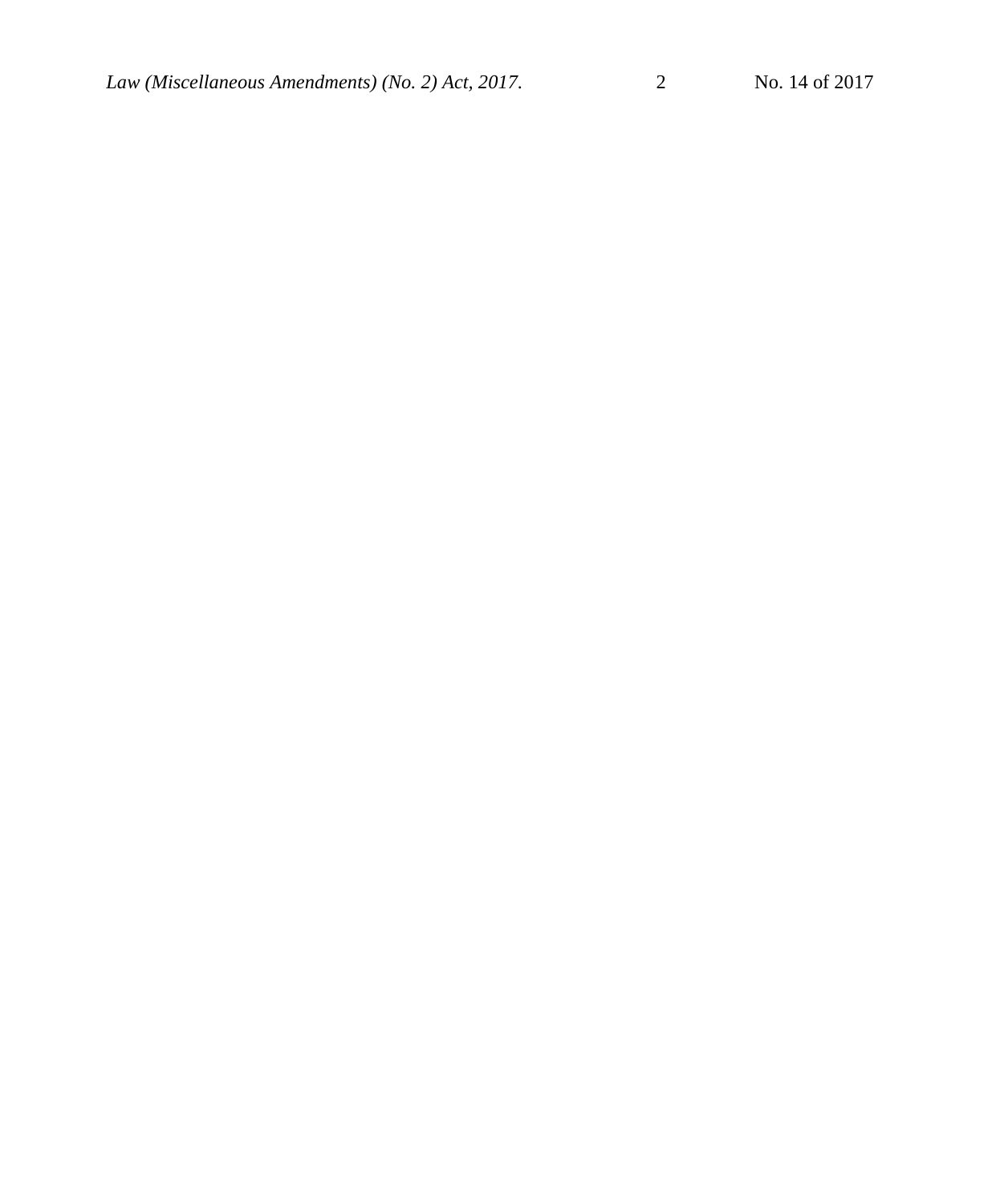## **ANTIGUA AND BARBUDA**

# **LAW (MISCELLANEOUS AMENDMENTS) (NO. 2) ACT, 2017 ARRANGEMENT OF SECTIONS**

#### **SECTIONS**

- 1. Short title
- 2. Amendment of the Companies Act, 1995
- 3. Amendment of the International Business Corporations Act, Cap. 222
- 4. Amendment of the Insurance Act, 2007
- 5. Amendment of the Cooperative Societies Act, 2010
- 6. Amendment of the Money Services Business Act, 2011
- 7. Amendment of the International Trust Act, 2007
- 8. Amendment of the International Foundations Act, 2007
- 9. Amendment of the International Limited Liability Companies Act, 2007
- 10. Amendment of the Corporate Management and Trust Service Providers Act, 2008
- 11. Amendment of the Financial Services Regulatory Commission Act, 2013
- 12. Amendment of the Automatic Exchange of Financial Account Information Act, 2016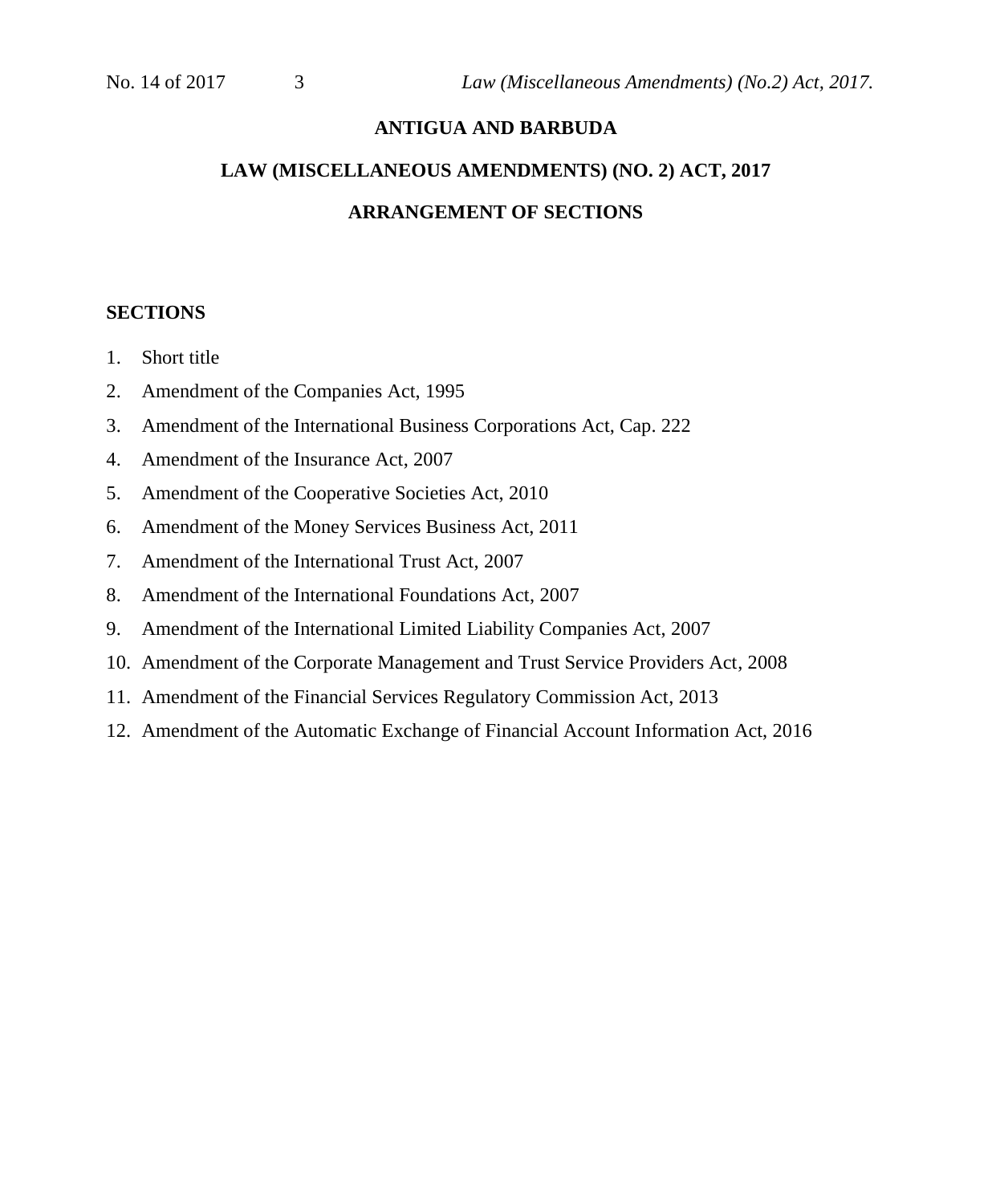**[L.S.]**



I Assent,

 **Rodney Williams,** *Governor-General.*

15th June, 2017.

## **ANTIGUA AND BARBUDA**

## **LAW (MISCELLANEOUS AMENDMENTS) (NO. 2) ACT, 2017**

# **No. 14 of 2017**

**AN ACT** to amend the provisions of certain Acts of Parliament to strengthen the effectiveness of laws relating to anti-money laundering, countering of terrorism financing, the financial services sector, tax transparency and other incidental and related matters.

**ENACTED** by the Parliament of Antigua and Barbuda as follows—

## **1. Short title**

This Act may be cited as the Law (Miscellaneous Amendments) (No. 2) Act, 2017.

#### **2. Amendment of the Companies Act, 1995**

The Companies Act, 1995 is amended by inserting after section 194 a new section 194A to read as follows —

"194A. Annual attestation on beneficial ownership and control

(1) A company shall submit annually an attestation report to the Commission on the beneficial ownership and control of the company, which shall include the following: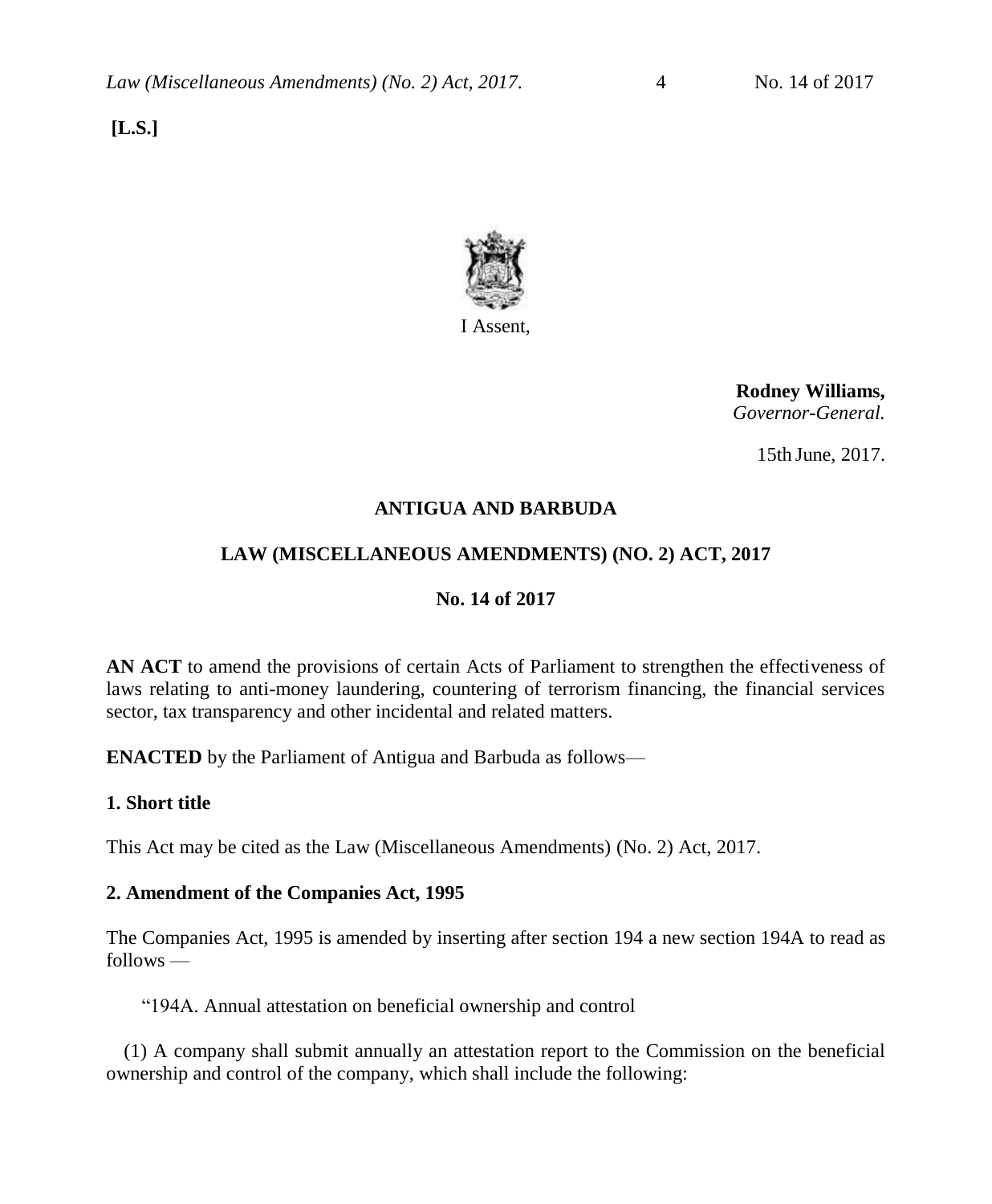- *(a)* the name and address of any person who owns five percent or more of the total voting rights of the company;
- *(b)* where there is a nominee, the name and address of the ultimate beneficial owner for whom a person holds the shares or their ownership interest;
- *(c)* the name and address of any person who controls the company acting directly or indirectly, and acting individually or jointly;
- *(d)* the name of all of the directors and officers; and
- *(e)* any other information as the Commission may determine.

(2) Any company that wilfully fails to file an attestation report on beneficial ownership is liable to an administrative penalty of \$5,000 and for a further penalty of \$5,000 for each day of default.

(3) The administrative penalty levied pursuant to this section shall be recovered as a civil debt by the Company Registry."

#### **3. Amendment of the International Business Corporations Act Cap. 222**

The International Business Corporations Act, Cap. 222 is amended by inserting after section 6 a new section 6A to read as follows —

"6A. Annual attestation on beneficial ownership and control

(1) A corporation shall submit annually an attestation report to the Commission on beneficial ownership and control of the corporation which shall include the following:

- *(a)* the name and address of any person who owns five percent or more of the total voting rights of the corporation;
- *(b)* where there is a nominee, the name and address of the ultimate beneficial owner for whom a person holds the shares or their ownership interest;
- *(c)* the name and address of any person who controls the corporation acting directly or indirectly, and acting individually or jointly;
- *(d)* the name of all of the directors and officers; and
- *(e)* any other information as the Commission may determine.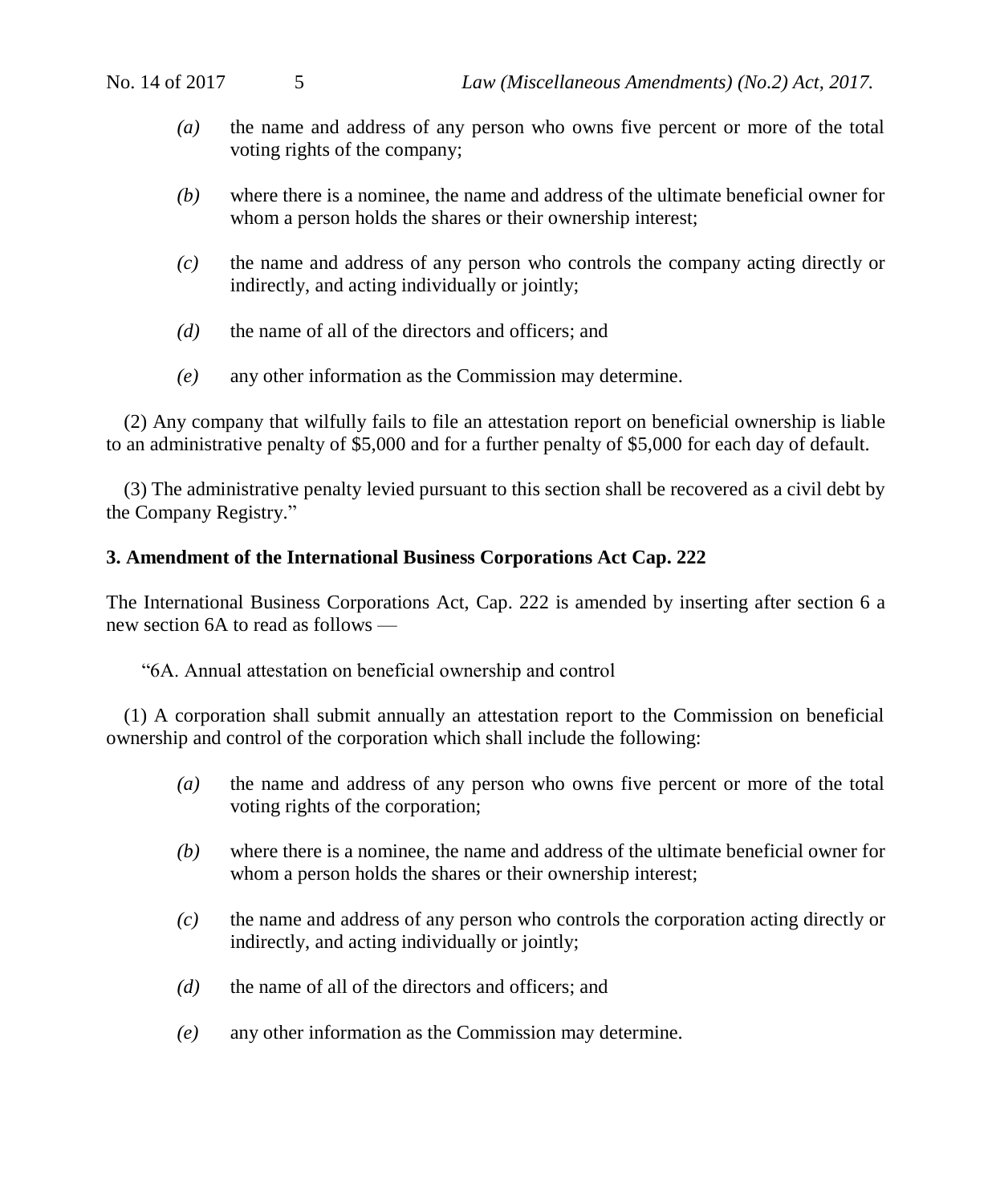(2) Any corporation that wilfully fails to file an attestation report on beneficial ownership is liable to an administrative penalty of Five Thousand Eastern Caribbean Dollars and for a further penalty of Five Thousand Eastern Caribbean Dollars for each day of default.

(3) The administrative penalty levied pursuant to this section shall be recovered as a civil debt by the Commission."

### **4. Amendment of the Insurance Act, 2007**

The Insurance Act 2007 is amended by inserting after section 14 a new section 14A to read as follows —

"14A. Annual attestation on beneficial ownership and control

(1) An insurance company shall submit annually an attestation report to the Commission on beneficial ownership and control of the insurance company which shall include the following:

- *(a)* the name and address of any person who owns five percent or more of the company;
- *(b)* the name and address of any person who controls the company acting directly or indirectly, and acting individually or jointly;
- *(c)* the name of all of the directors and officers; and
- *(d)* any other information as the Commission may determine.

(2) Any insurance company that wilfully fails to file an attestation report on beneficial ownership is liable to an administrative penalty of Five Thousand Eastern Caribbean Dollars and for a further penalty of Five Thousand Eastern Caribbean Dollars for each day of default.

(3) The administrative penalty levied pursuant to this section shall be recovered as a civil debt by the Commission."

## **5. Amendment of the Co-operative Societies Act, 2010**

The Co-operative Societies Act 2010 is amended by inserting after section 21 a new section 21A to read as follows –

"21A. Annual attestation on beneficial ownership and control

(1) A co-operative society shall submit annually an attestation report to the Commission on beneficial ownership and control of the co-operative society, which shall include the following: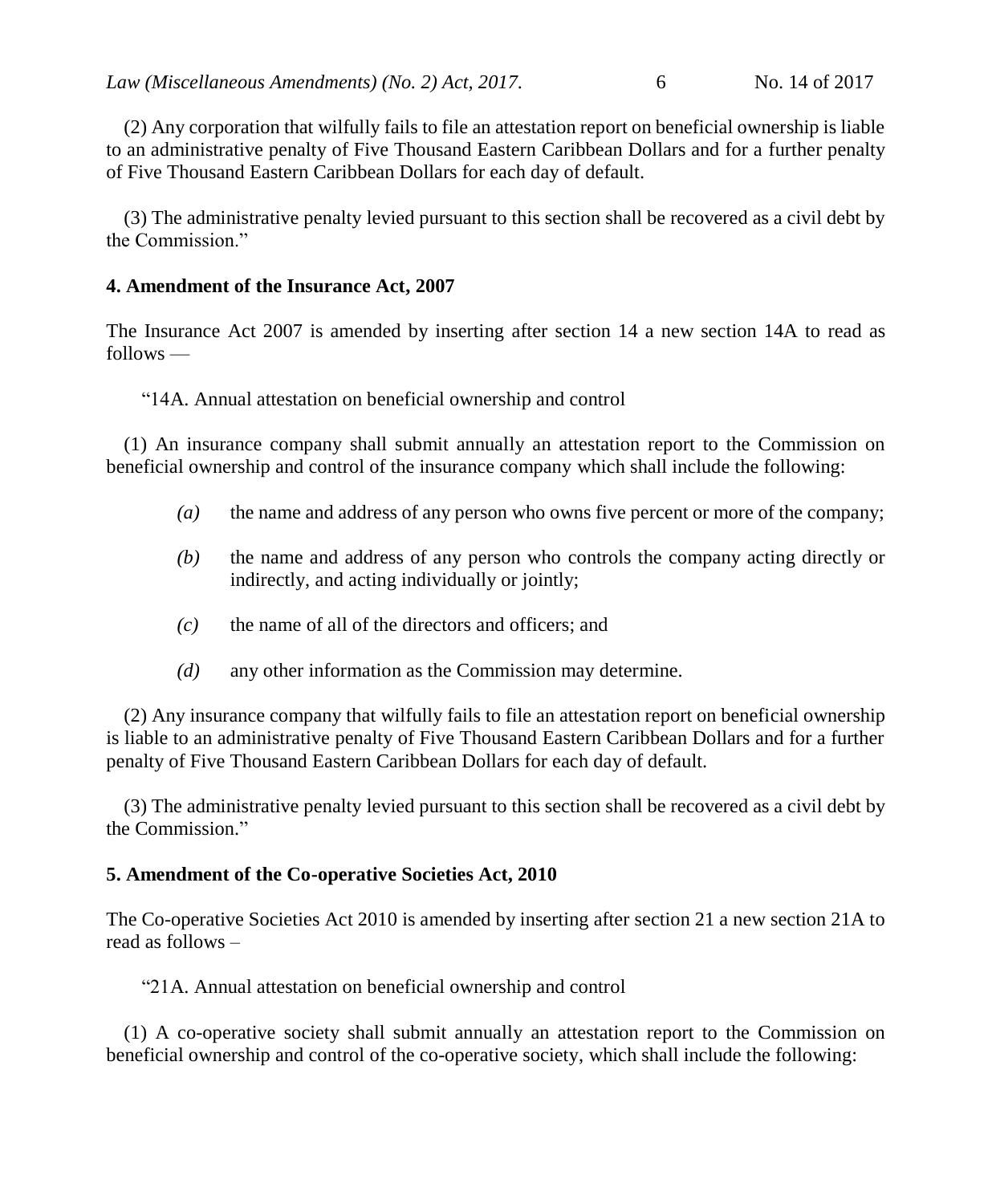- *(a)* the name and address of any person who owns five percent or more of the shares of the co-operative society;
- *(b)* the name and address of any person who controls the corporative society acting directly or indirectly, and acting individually or jointly;
- *(c)* the name of all of the directors and officers; and
- *(d)* any other information as the Commission may determine.

(2) Any co-operative society that wilfully fails to file an attestation report on beneficial ownership is liable to an administrative penalty of Five Thousand Eastern Caribbean Dollars and for a further penalty of Five Thousand Eastern Caribbean Dollars for each day of default.

(3) The administrative penalty levied pursuant to this section shall be recovered as a civil debt by the Commission."

#### **6. Amendment of the Money Services Business Act, 2011**

The Money Services Business Act 2011 is amended as follows —

(1) By repealing the words, "Money Services Business Act 2007" and "No. 9 of 2007" wherever these words appear in the Act and replacing these words in each case with the words "Money Services Business Act 2010, No. 7 of 2010"

(2) By inserting after section 15 the following new section 15A to read as follows—

"15A. Annual attestation on beneficial ownership and control

(1) A licensee shall submit annually an attestation report to the Commission on beneficial ownership and control of the licensee, which shall include the following:

- *(a)* the name and address of any person who owns five percent or more of the licensee;
- *(b)* the name and address of any person who controls the licensee acting directly or indirectly, and acting individually or jointly;
- *(c)* the name of all of the directors and officers; and
- *(d)* any other information as the Commission may determine.

(2) Any licensee that wilfully fails to file an attestation report on beneficial ownership is liable to an administrative penalty of Five Thousand Eastern Caribbean Dollars and for a further penalty of Five Thousand Eastern Caribbean Dollars for each day of default.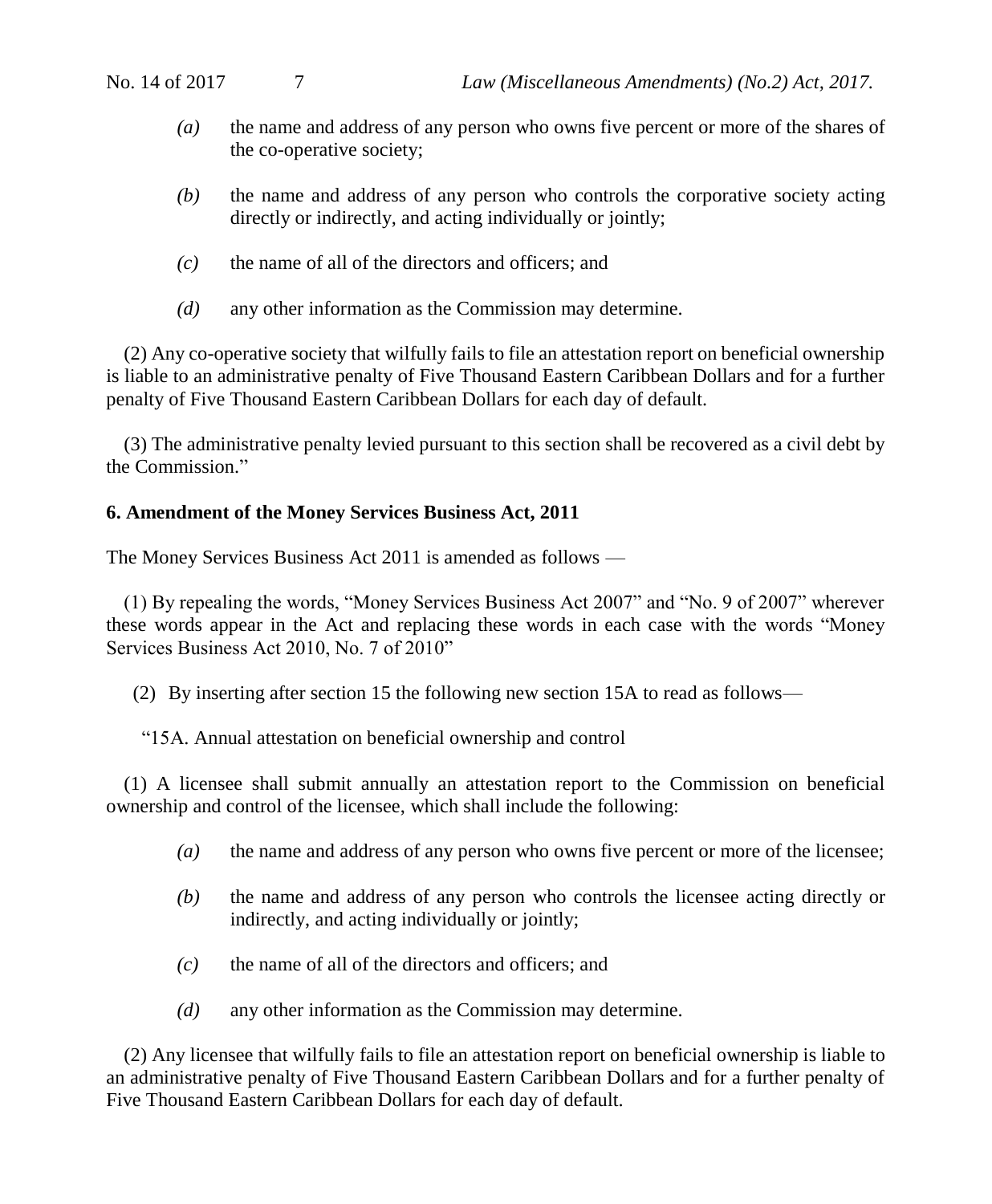(3) The administrative penalty levied pursuant to this section shall be recovered as a civil debt by the Commission."

#### **7. Amendment of the International Trust Act, 2007**

The International Trust Act 2007 is amended by inserting after section 18 the following new section 18A as follows—

"18A. Annual attestation on beneficial ownership and control

(1) A trust corporation shall submit annually an attestation report to the Commission on beneficial ownership and control of the trust corporation, which shall include the following:

- *(a)* the name and address of any person who owns five percent or more of the trust corporation;
- *(b)* the name and address of any person who controlsthe trust corporation acting directly or indirectly, and acting individually or jointly;
- *(c)* the name of all of the directors and officers; and
- *(d)* any other information as the Commission may determine.

(2) Any trust corporation that wilfully fails to file an attestation report on beneficial ownership is liable to an administrative penalty of Five Thousand Eastern Caribbean Dollars and for a further penalty of Five Thousand Eastern Caribbean Dollars for each day of default.

(3) The administrative penalty levied pursuant to this section shall be recovered as a civil debt by the Commission."

## **8. Amendment of the International Foundations Act, 2007**

The International Foundations Act 2007 is amended by inserting after section 18 the following new section as follows—

"18A. Annual attestation on beneficial ownership and control

(1) A foundation shall submit annually an attestation report to the Commission on beneficial ownership and control of the foundation, which shall include the following:

*(a)* the name and address of any person who owns five percent or more of the foundation;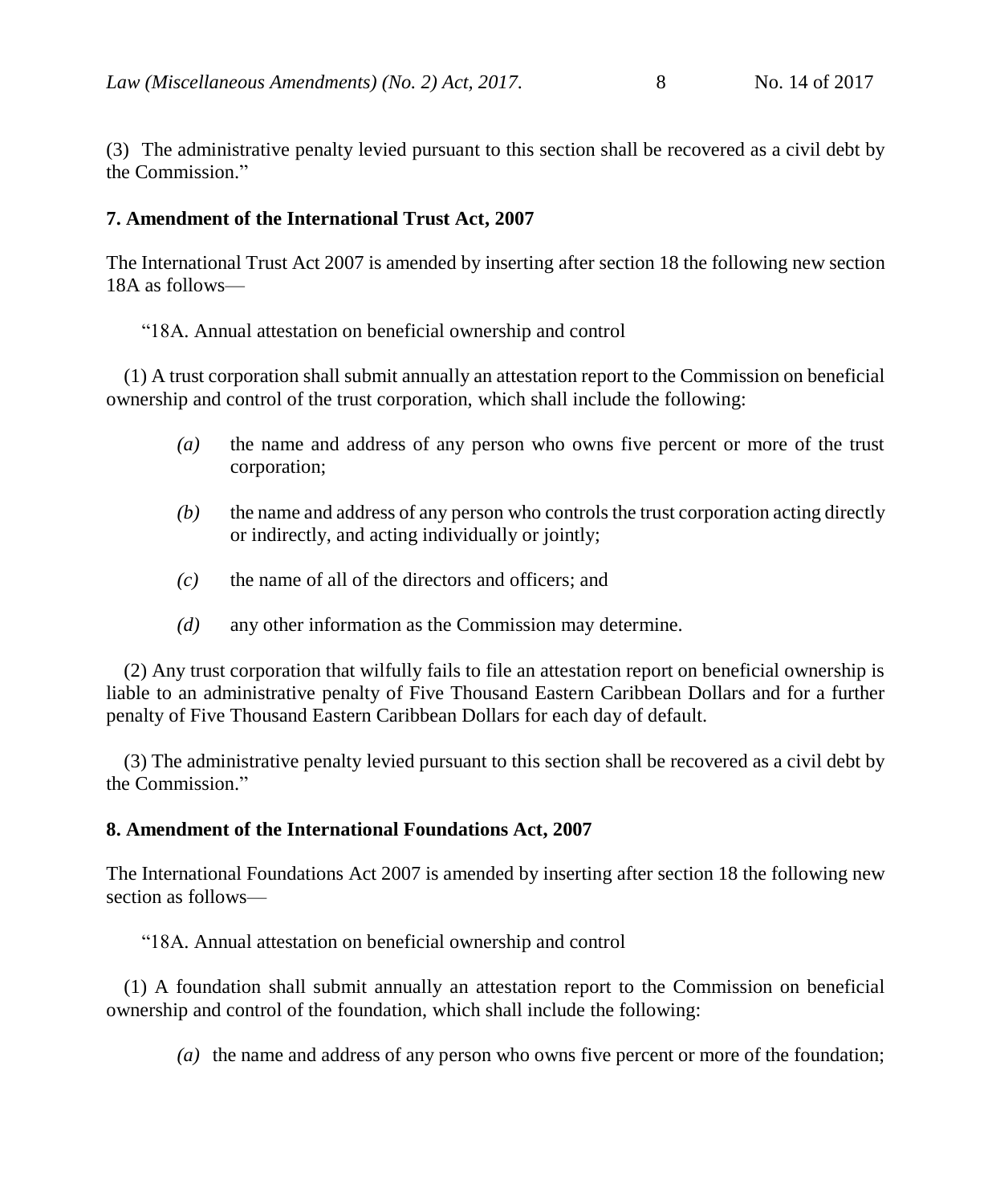- *(b)* the name and address of any person who controls the foundation acting directly or indirectly, and acting individually or jointly;
- *(c)* the name of all of the directors and officers; and
- *(d)* any other information as the Commission may determine.

(2) Any foundation that wilfully fails to file an attestation report on beneficial ownership is liable to an administrative penalty of Five Thousand Eastern Caribbean Dollars and for a further penalty of Five Thousand Eastern Caribbean Dollars for each day of default.

(3)The administrative penalty levied pursuant to this section shall be recovered as a civil debt by the Commission."

## **9. Amendment of the International Limited Liability Companies Act, 2007**

The International Limited Liability Companies Act 2007 is amended by inserting after section 18 the following new section to read as follows –

"18A. Annual attestation on beneficial ownership and control

(1) A limited liability company shall submit annually an attestation report to the Commission on beneficial ownership and control of the limited liability company, which shall include the following:

- *(a)* the name and address of any person who owns five percent or more of the limited liability company;
- *(b)* the name and address of any person who controls the limited liability company acting directly or indirectly, and acting individually or jointly;
- *(c)* the name of all of the directors and officers; and
- *(d)* any other information as the Commission may determine.

(2) Any limited liability company that wilfully fails to file an attestation report on beneficial ownership is liable to an administrative penalty of Five Thousand Eastern Caribbean Dollars and for a further penalty of Five Thousand Eastern Caribbean Dollars for each day of default.

(3) The administrative penalty levied pursuant to this section shall be recovered as a civil debt by the Commission."

#### **10. Amendment of the Corporate Management and Trust Service Providers Act, 2008**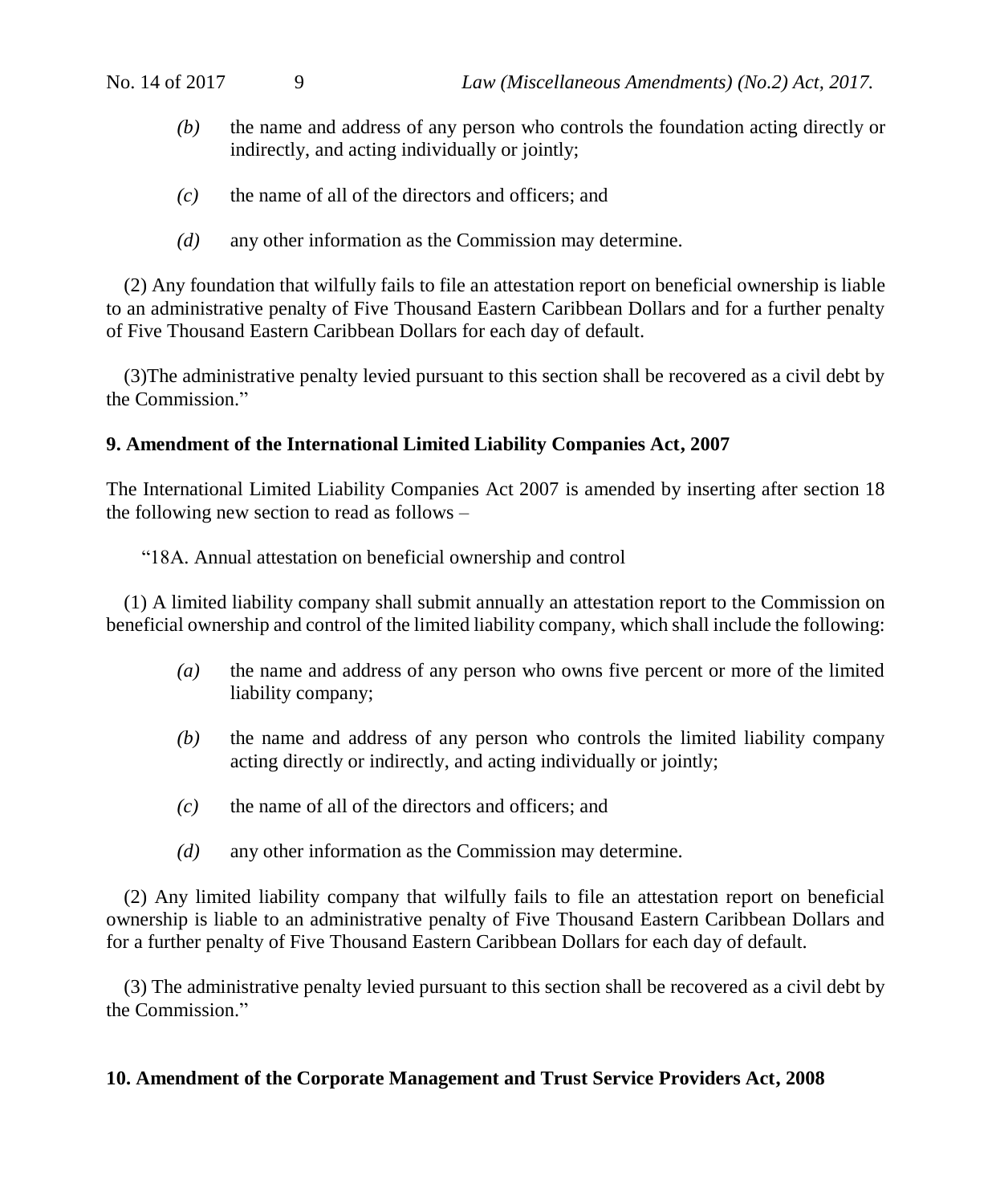The Corporate Management and Trust Services Providers Act 2008 by inserting after section 18 the following new section to read as follows:

"18A. Annual attestation on beneficial ownership and control

(1) A corporate management and trust service provider shall submit annually an attestation report to the Commission on the beneficial ownership and control of their clients, which shall include the following:

- *(a)* the name and address of any person who owns five percent or more of the their clients;
- *(b)* the name and address of any person who controls the clients acting directly or indirectly, and acting individually or jointly;
- *(c)* the name of all of the directors and officers; and
- *(d)* any other information as the Commission may determine.

(2) Any limited liability company that wilfully fails to file an attestation report on beneficial ownership is liable to an administrative penalty of Five Thousand Eastern Caribbean Dollars and for a further penalty of Five Thousand Eastern Caribbean Dollars for each day of default.

(3) The administrative penalty levied pursuant to this section shall be recovered as a civil debt by the Commission."

## **11. Amendment of the Financial Services Regulatory Commission Act, 2013**

The Financial Services Regulatory Commission Act 2013 is amended as follows —

(1) At section 2 by inserting the following definition in the appropriate alphabetical position to read as follows:

"document" includes a reference to certificates of incorporation, licences, notices, articles and any related document of the same class

 $(2)$  At section 4 by —

*(a)* repealing subsection (4) and substituting the following:

"(4) As a general rule—

*(a)* all deeds and instruments requiring the seal of the Commission shall be sealed with the common seal of the Commission by the authority of the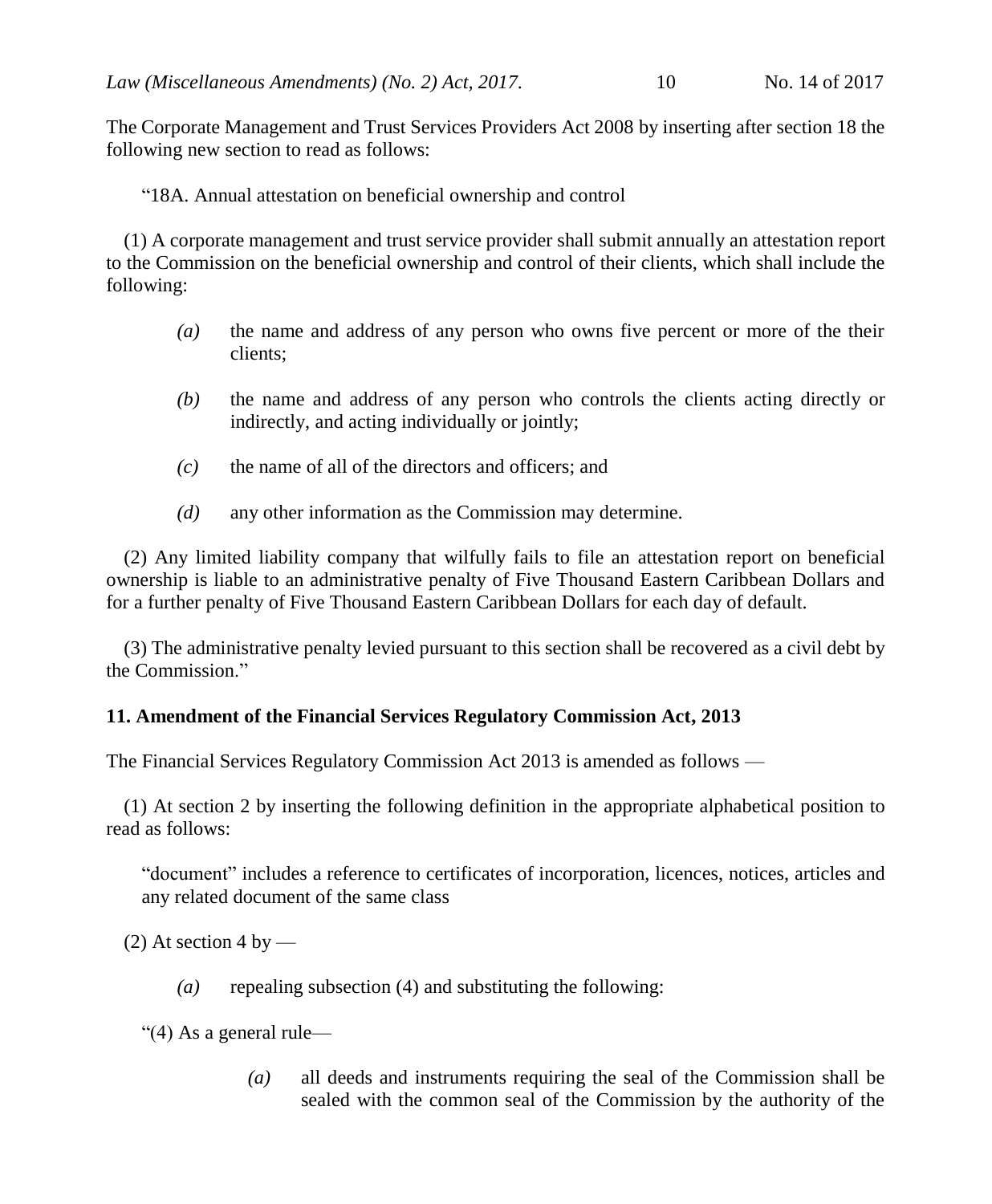Board and signed by the Chairman or Chief Executive Officer and a Director; and

- *(b)* any other document, except as specified at paragraph *(a)*, which requires the common seal of the Commission and forms part of the registry functions of the Commission is to be signed, by the authority of the Board, by the Chief Executive Officer or any other officer appointed by aresolution of the Board in accordance with subsection (7)."
- *(b)* repealing subsection (6) and substituting the following:

"(6) The Commission may, by resolution of the Board, appoint an officer of the Commission either generally or in a particular case to execute or sign on behalf of the Commission any agreement or other instrument not under seal in relation to any matter coming within the powers of the Commission; however an appointment of an officer pursuant to subsection (4) will include the power to sign in accordance with that subsection."

*(c)* inserting after subsection (6) the following new subsection (7) to read as follows:

"(7) The Commission may, by resolution of the Board, specifically, appoint any officer of the Commission to act for the Chief Executive Officer whenever the Chief Executive Officer is absent or otherwise unable to perform his duties, and such officer shall have the power to sign in accordance with subsection 4."

- (3) At section 5 by inserting in subsection (1) after paragraph *(c)*, the following new paragraph
	- *(d)* to read as follows—
		- *"(d)* registry functions, namely
			- (i) to be responsible to maintain a "Register of International Corporations" for which it has issued certificates of incorporation, licences and any other document pursuant to the International Business Corporation Act, the International Banking Act, the International Trust Act, the International Foundations Act and the International Limited Liabilities Companies Act, the register to include but is not limited to the name, address and other relevant information;
			- (ii) to be responsible to maintain a "Register of Domestic Corporations" for which it has issued certificates of incorporation, licences and any other document pursuant to the Insurance Act, the Co-operatives